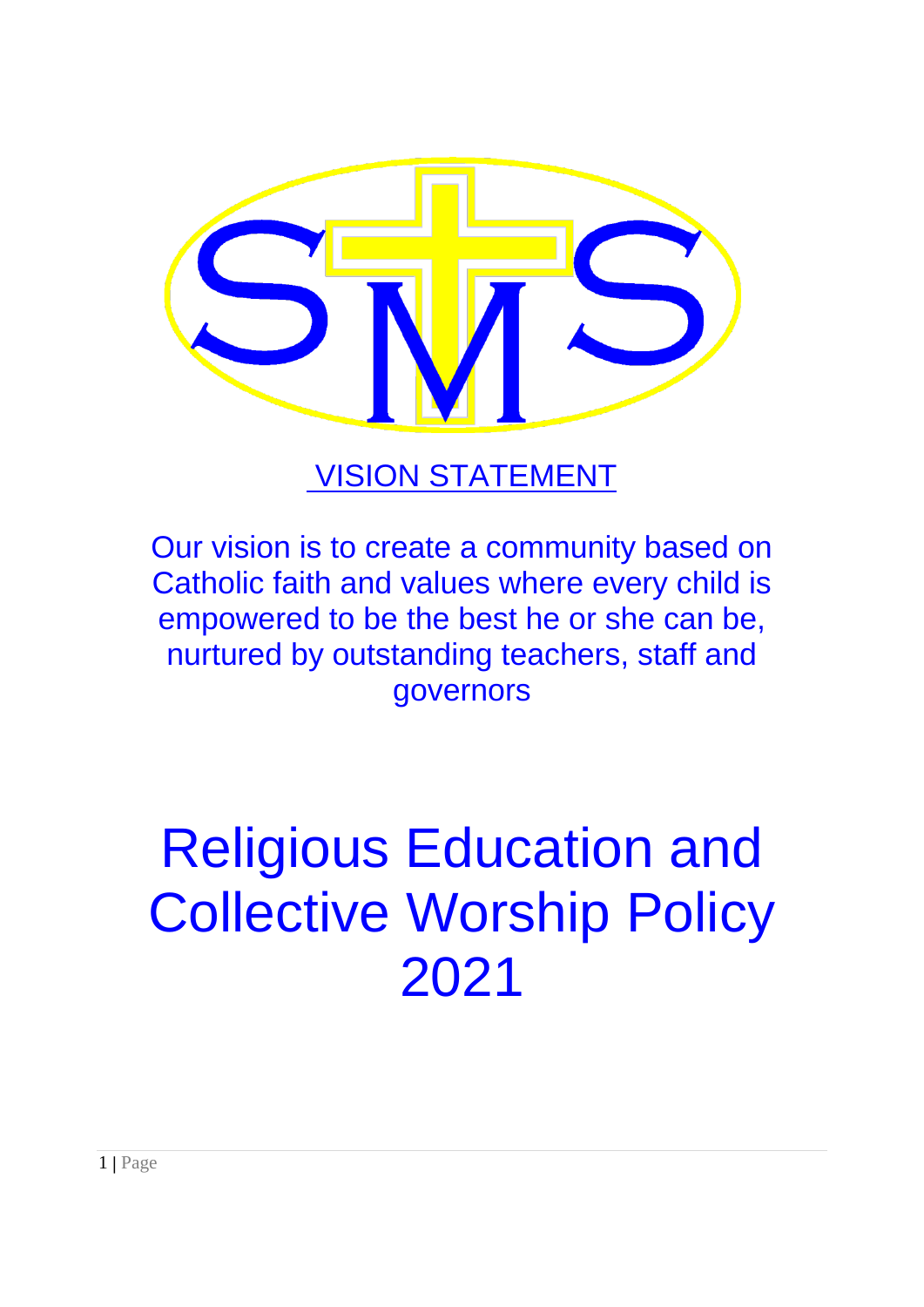

#### **St Martha's Catholic Primary School Religious Education (RE) and Collective Worship Policy**

# 1. **Aims**

To develop our children's knowledge about God's greatness. To teach our children that God loves us, is always with us and wants us to do good in His name.

To give children the opportunity to celebrate traditional Catholic traditions, celebrations and feasts.

To give all children the opportunity to worship God.

To give children the opportunity and build confidence in leading worship and feel that their own faith is valued.

To teach children different ways in which we can worship and that it can bring joy and support.

To teach children ways in which we can love and respect God, ourselves and others.

To teach children vocabulary of worship and faith.

To teach children that we live in a diverse community of different cultures and faiths. These must be respected.

To create a school where all children feel they are safe to explore their faith and beliefs. Where they can share their experiences and can feel support from God, their peers and staff. They can ask questions, explore, evaluate and develop their learning of their own faith and other faiths.

To teach children how we can live by the Gospel values. To celebrate successes and gifts, champion justice and care for God's world.

# 2. **Worship and Liturgy**

Prayer and worship are embedded into our daily routine.

Prayers at the beginning, before and after lunch and at the end of the day

Children are taught different ways to worship during assemblies. They also have the opportunity to lead worship.

Children learn about worship during RE lessons - they have opportunity to write prayers, songs, poems, share reflections.

Children learn about the power of prayer through the Rosary in May and October, charitable days and times of difficulty and celebration.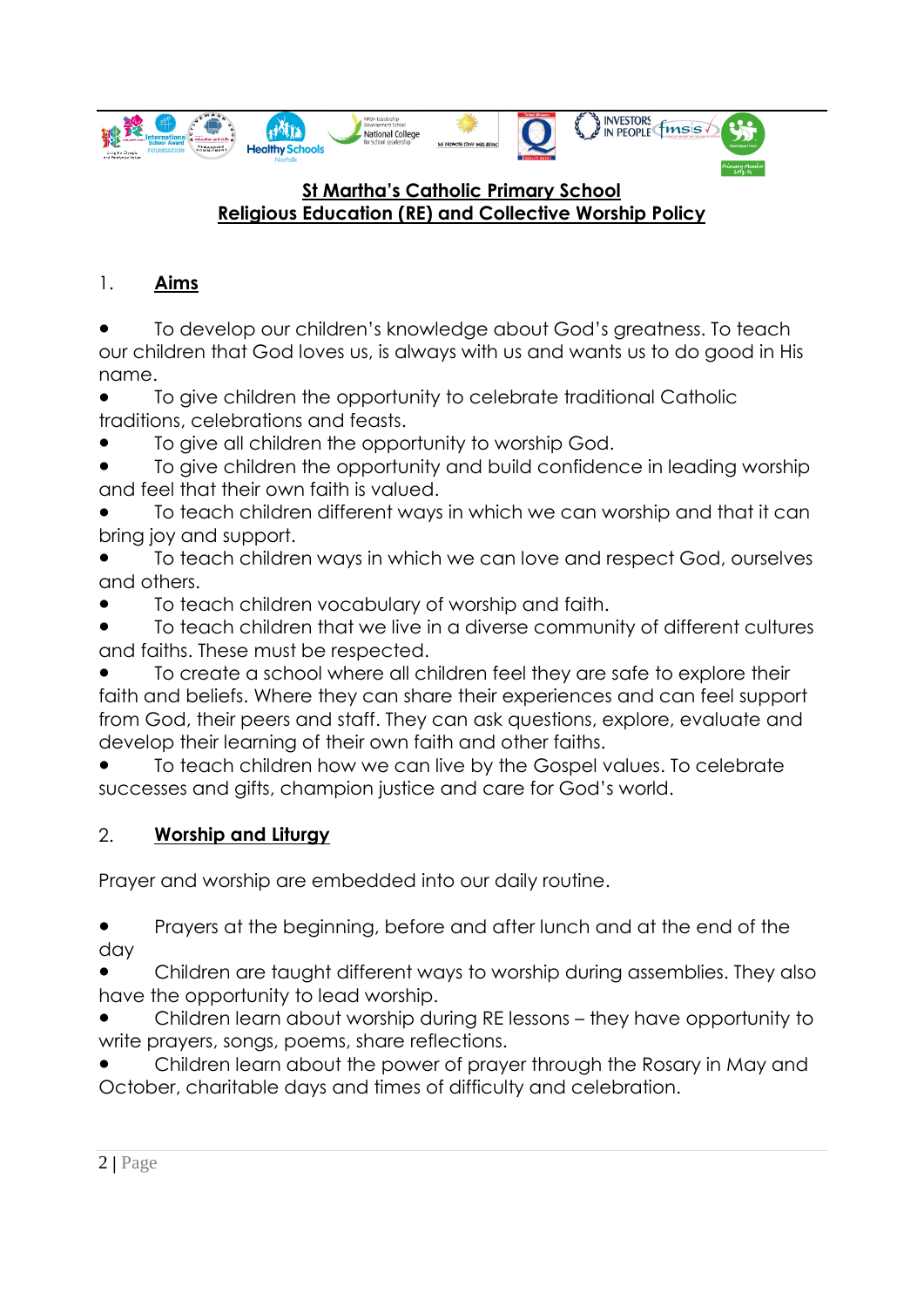During these times children are taught how to and are encouraged to be prayerful and reflective to develop their relationship with God and to build and understand their faith. We endeavour to allow children confidence to express themselves in a way they feel comfortable and impart knowledge of traditional Catholic prayers and traditions.

# Assemblies

Assemblies are planned and led by staff, children or special visitors. All assemblies have an aspect of worship and in most assemblies worship is the main focus. Assemblies follow the liturgical year of the church and on current events. We celebrate and teach children about Catholic feasts and festivals but also bringing an awareness of other faiths, to enable our children to build a respect and understanding for all people.

Classes create an assembly to share with parents on a rolling rota throughout the year.

# Masses

Children learn the responses and the reason why we say them during regular assemblies. We go to Mass as a whole school twice termly plus holy days of obligation. Ash Wednesday is celebrated with a liturgical service and children receive ashes. Mass is celebrated at our local parish church and we celebrate alongside parents and people of the parish. Some children are altar servers. Children from year 2 and above take part in reading and presenting the offertory. Our choir lead the singing. From Year 2 children have class masses termly.

During the year, some children visit Walsingham. Year 6 children have a special Mass in the Red Mount Chapel to celebrate the end of their time at St Martha's.

# 3. **Teaching and Learning**

# The curriculum- Catholicism

At St Martha's we follow the Diocesan Primary Religious Education Curriculum to fulfil our aims for our children's learning. We use the recommended resources from 'Come and See' and 'The Way and The Truth and The Life'. We endeavour to provide the varied and broad provision we offer in the rest of the curriculum, this is set out in the teaching and learning policy. To ensure this we use the '5 E's' (Engage, Enquire, Explore, Evaluate and Express) method for planning. Each unit of learning starts with a big question to be answered. This method ensures our children have the opportunity to wonder, ask questions, explore the answers and express their learning of faith in a creative and meaningful way.

As part of our RE learning we ensure to offer children a cross curricular approach to learning. In addition, we arrange visits and visitors to enhance the experience